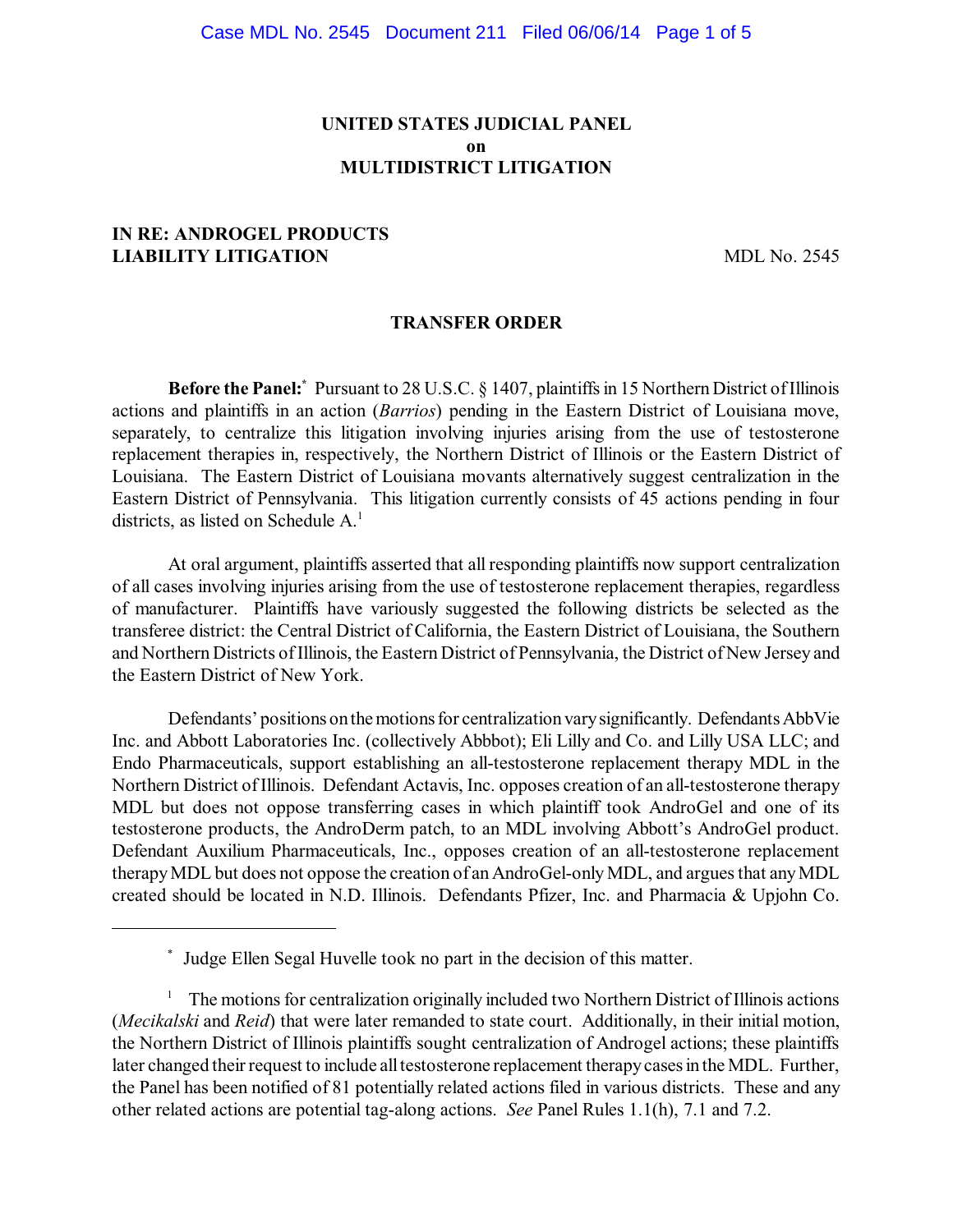-2-

suggest creation of an MDL involving testosterone replacement gels only, opposesinclusion of cases against them in any MDL and suggest Section 1407 separation and remand of non-gel testosterone replacement therapy claims.

On the basis of the papers filed and hearing session held, we find that these actions involve common questions of fact, and that centralization of all actions in the Northern District of Illinois will serve the convenience of the parties and witnesses and promote the just and efficient conduct of this litigation. On January 31, 2014, the U.S. Food and Drug Administration announced that it was "investigating the risk of stroke, heart attack, and death in men taking FDA-approved testosterone products." Plaintiffs filed the actions now before us in the wake of this announcement. All actions involve plaintiffs (or their survivors) who used one or more testosterone replacement therapies and contend that their (or their decedent's) use of the drugs caused their injuries, which include heart attack, stroke, deep vein thrombosis, and pulmonaryembolism. Alltestosterone replacement therapy actions will share factual questions regarding general causation and the background science regarding the role of testosterone in the aging body (possibly including examination of the recent studies that prompted the FDA investigation), as well as involve common regulatory issues in light of the FDA's announcement and subsequent actions, if any.

We are typically hesitant to centralize litigation on an industry-wide basis. In these circumstances, however, we think it is the best solution. Plaintiffs suggest that related cases will number in the thousands. Significantly, in the actions and potential tag-along actions already filed, a number of plaintiffs used more than one testosterone replacement therapy. The other approaches proposed by the parties—centralizing only AndroGel cases (and perhaps transferring "combination cases"), separating and remanding claims against certain manufacturers, or transferring only claims related to testosterone replacement gels—could prove too procedurally complicated, might result in a *de facto* industry-wide centralization as cases involving multiple drugs become part of the MDL, or may require successive motions for centralization. All of these alternative proposals likely would delay the resolution of the common core issues in this litigation.

Our decision here is in keeping with our past decisions in similar circumstances. For instance, we recentlycentralized litigation involving multiple manufacturersinvolving a class ofdiabetes drugs. *See, e.g., In re: Incretin Mimetics Prods. Liab. Litig.*, 968 F. Supp. 2d 1345 (J.P.M.L. 2013) (centralizing actions against competing defendants which manufactured four similar diabetes drugs that allegedly caused pancreatic cancer). Similarly, we also have centralized other hormone replacement therapy on an industry-wide basis. *See* MDL No. 1507 – *In re: Prempro Products Liab.* Litig. (originally centralized to include only Wyeth's hormone replacement therapy products but later expanded to include other Wyeth products and the drugs of other manufacturers). Centralization of claimsinvolving alltestosterone replacement therapieswillreduce potentiallycostlyexpert discovery, facilitate the establishment of a uniform pretrial approach to these cases, reduce the potential for inconsistent rulings on such matters as *Daubert* rulings, and conserve the resources of the parties, their counsel, and the judiciary.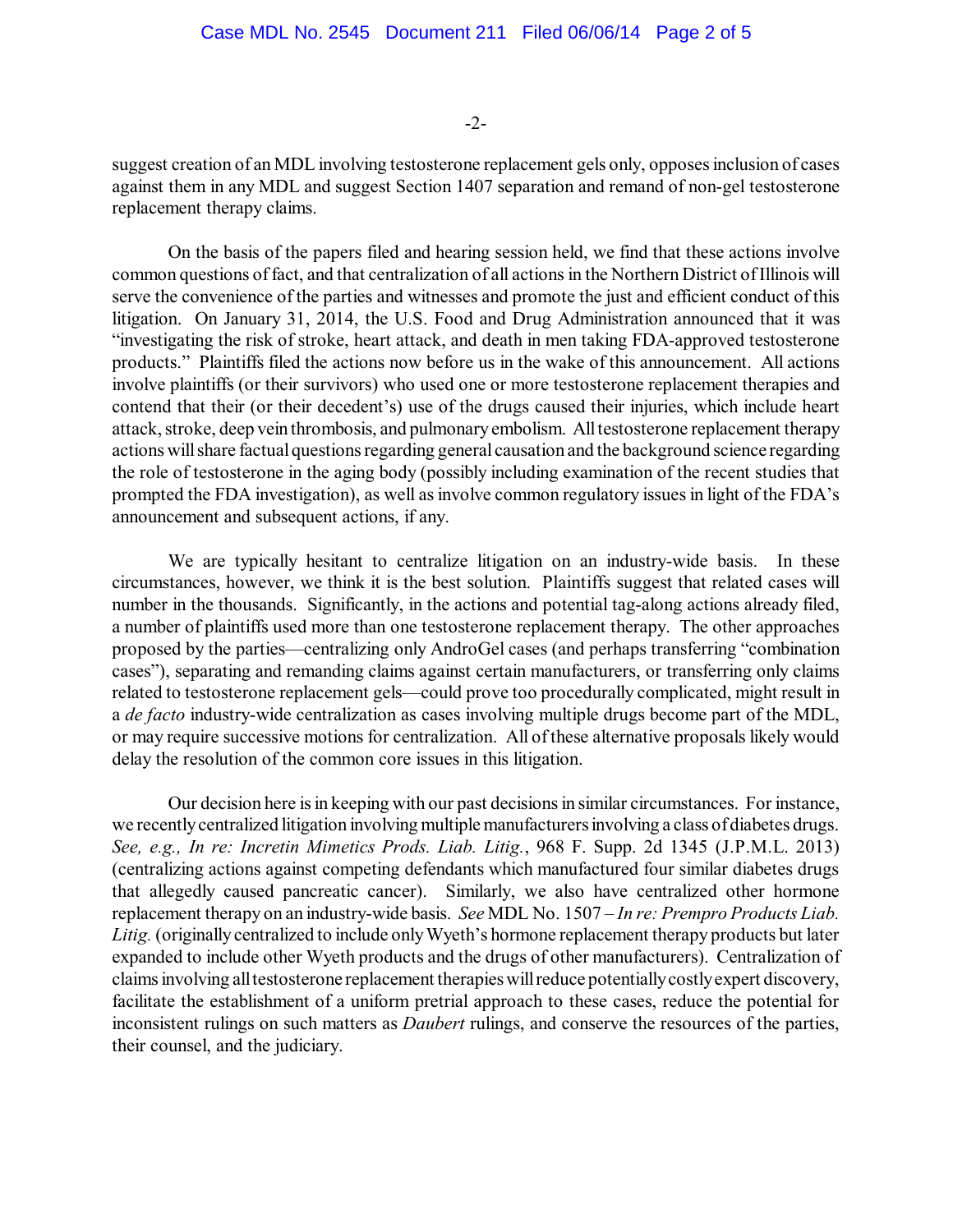-3-

We are sympathetic to the concerns expressed by defendants against which only a few actions have been filed, particularly their concern that the claims against themmay linger in an MDL in which the majority of claims are brought against the Abbott defendants, whose AndroGel product has a substantial market share. We are confident that any issues involving these different products and defendants can be accommodated by the transferee judge in a manner that guarantees the just and efficient resolution of all cases. For instance, the transferee judge may find it advisable to establish separate discovery and motion tracks for the various products. As with any other litigation, the transferee judge retains wide discretion as to how the MDL should be defined, and if, after close scrutiny, the transferee judge determines that remand of any claims or actions involving any particular product is appropriate, procedures are available whereby this may be accomplished with a minimum of delay. *See* Panel Rule 10.1.

The Northern District of Illinois is an appropriate transferee district for this litigation. This district provides a convenient and accessible forum for actions filed throughout the country regarding products sold nationwide. A significant number of actions are pending in this district, which is also where the Abbott defendants are based. Judge Matthew F. Kennelly, an experienced MDL jurist, is presiding over most of the actions pending in this district and already has taken initial steps to organize this litigation. We are confident that he will steer this litigation on a prudent course.

IT IS THEREFORE ORDERED that pursuant to 28 U.S.C. § 1407, the actions listed in Schedule A are transferred to the Northern District of Illinois and, with the consent of that court, assigned to the Honorable Matthew F. Kennelly for coordinated or consolidated pretrial proceedings.

IT IS FURTHER ORDERED that, in light of this opinion, the MDL caption is changed to *In re: Testosterone Replacement Therapy Products Liability Litigation*.

PANEL ON MULTIDISTRICT LITIGATION

 $\frac{1}{2}$ oh 1. John G. Heyburn II

Chairman

Marjorie O. Rendell Charles R. Breyer Lewis A. Kaplan Sarah S. Vance R. David Proctor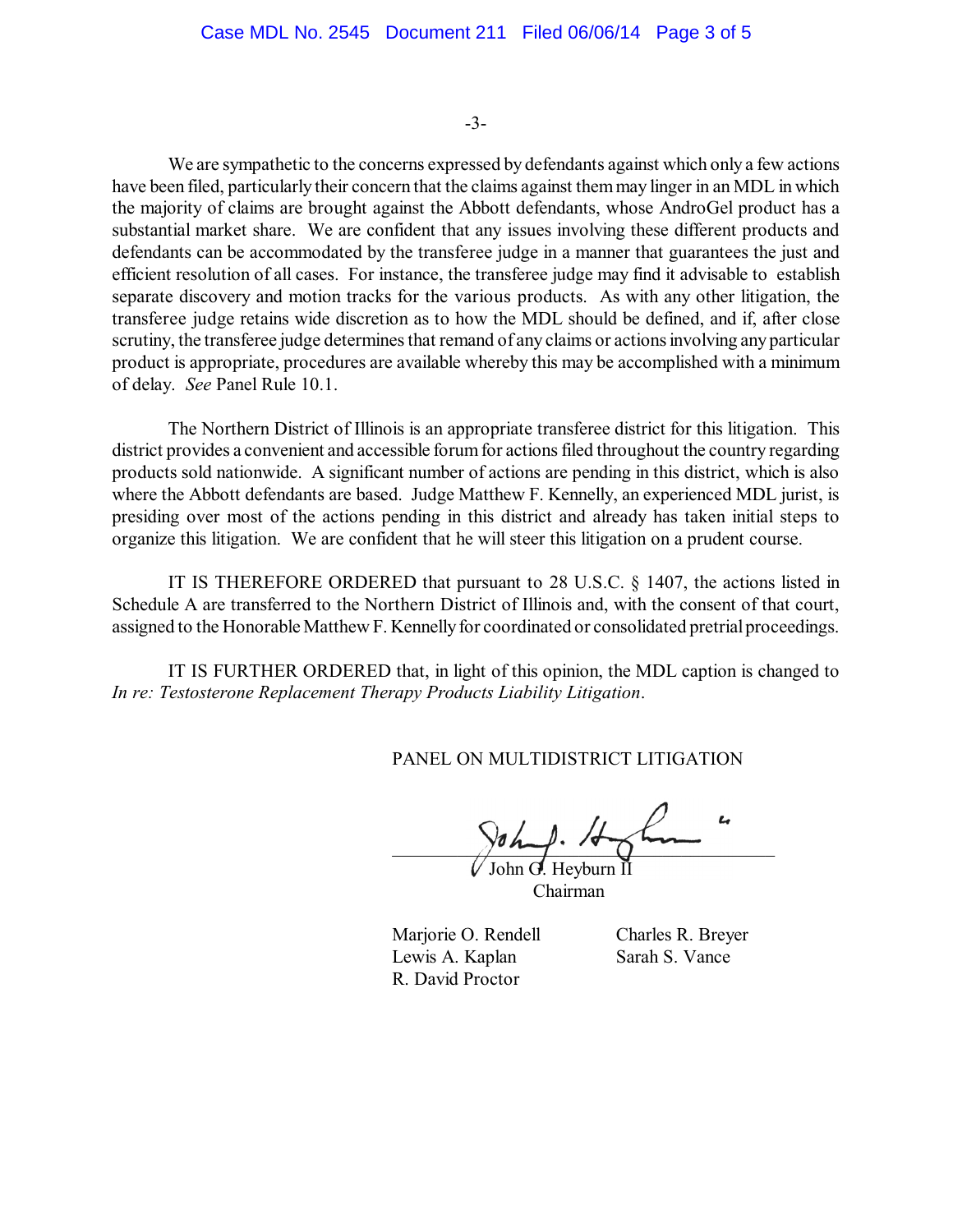## **IN RE: ANDROGEL PRODUCTS LIABILITY LITIGATION** MDL No. 2545

### **SCHEDULE A**

District of Colorado

SCHENKEIN v. ABBVIE, INC., ET AL., C.A. No. 1:14-00910

Northern District of Illinois

AURECCHIA V. ABBVIE INC. ET AL., C.A. No. 1:14-00772 MARINO v. ABBVIE, INC., ET AL., C.A. No. 1:14-00777 MYERS v. ABBVIE, INC., ET AL., C.A. No. 1:14-00780 CRIPE v. ABBVIE, INC., ET AL., C.A. No. 1:14-00843 JOHNSON v. ABBVIE, INC., ET AL., C.A. No. 1:14-00877 KELLY, SR. v. ABBVIE, INC., ET AL., C.A. No. 1:14-00879 GIBBY, ET AL. v. ABBVIE, INC., ET AL., C.A. No. 1:14-00917 HARDEE, ET AL. v. ABBVIE, INC., ET AL., C.A. No. 1:14-00918 LAU v. ABBVIE, INC., ET AL., C.A. No. 1:14-01298 BARTHOLIC v. ABBVIE, INC., ET AL., C.A. No. 1:14-01427 O'DONNELL v. ABBVIE, INC., ET AL., C.A. No. 1:14-01428 BLADES, ET AL. v. ABBVIE, INC., ET AL., C.A. No. 1:14-01471 CARPENTER, ET AL. v. ABBVIE, INC., ET AL., C.A. No. 1:14-01472 HUMPHRIES, ET AL. v. ABBVIE, INC., ET AL., C.A. No. 1:14-01473 DOBBS v. ABBVIE, INC., ET AL., C.A. No. 1:14-01474 HEADLEY v. ABBVIE, INC., ET AL., C.A. No. 1:14-01475 HUGHES, ET AL. v. ABBVIE, INC., ET AL., C.A. No. 1:14-01476 JACKSON, ET AL. v. ABBVIE INC., C.A. No. 1:14-01477 GORDON v. ABBVIE, INC., ET AL., C.A. No. 1:14-01478 JONES, ET AL. v. ABBVIE, INC., ET AL., C.A. No. 1:14-01479 KING, ET AL. v. ABBVIE, INC., ET AL., C.A. No. 1:14-01480 LEWIS, ET AL. v. ABBVIE, INC., ET AL., C.A. No. 1:14-01481 SAYLOR, ET AL. v. ABBVIE, INC., ET AL., C.A. No. 1:14-01482 CATAUDELLA v. ABBVIE, INC., ET AL., C.A. No. 1:14-01483 BAILEY v. ABBVIE, INC., ET AL., C.A. No. 1:14-01663 GORDON v. ABBVIE, INC., ET AL., C.A. No. 1:14-01665 WHITE v. ABBVIE, INC., ET AL., C.A. No. 1:14-01667 MONTGOMERY v. ABBVIE, INC., ET AL., C.A. No. 1:14-01668 ORTIZ v. ABBVIE, INC., ET AL., C.A. No. 1:14-01670 DELEON v. ABBVIE, INC., ET AL., C.A. No. 1:14-01673 DULA v. ABBVIE, INC., ET AL., C.A. No. 1:14-01726 LAROCHE v. ABBVIE, INC., ET AL., C.A. No. 1:14-01826